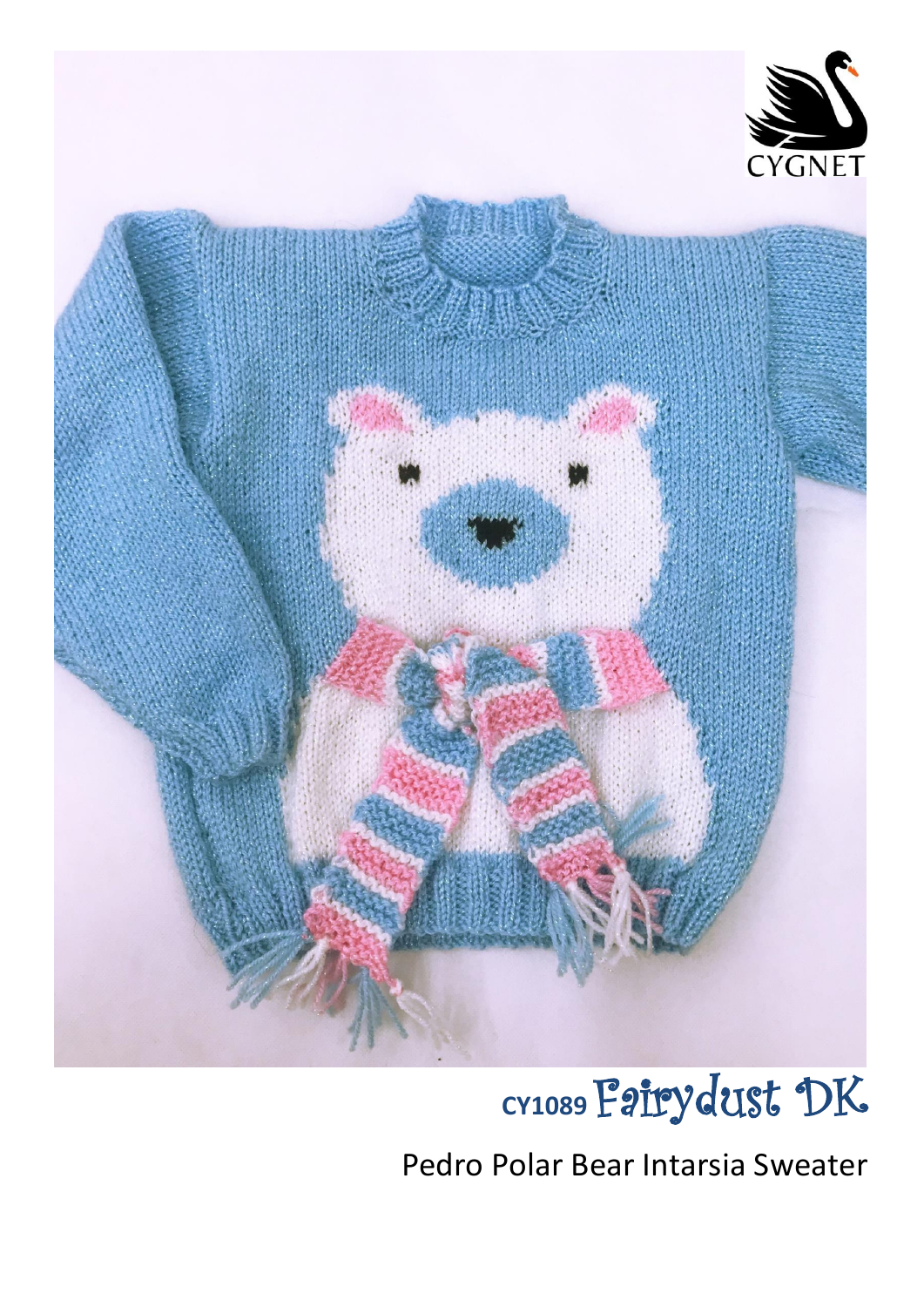#### **Measurements**

| <b>Size</b>                                                                                  |                                      | <b>12-18mths</b>                                                  | 18-24mths                    | 2-3 years                                                                  | 3-4 years                      | 4-5 years                      |
|----------------------------------------------------------------------------------------------|--------------------------------------|-------------------------------------------------------------------|------------------------------|----------------------------------------------------------------------------|--------------------------------|--------------------------------|
| To fit chest                                                                                 | (in)                                 | 19                                                                | 20                           | 22                                                                         | 23                             | 25                             |
|                                                                                              | (cm)                                 | 48                                                                | 50.5                         | 53                                                                         | 58.5                           | 63.5                           |
| <b>Actual chest</b>                                                                          | (in)                                 | $22\frac{1}{2}$                                                   | $23\frac{1}{2}$              | 25%                                                                        | $26\frac{1}{2}$                | 28                             |
| measurement                                                                                  | (cm)                                 | 57                                                                | 58                           | 64                                                                         | 67                             | 71                             |
| <b>Back neck to hem</b>                                                                      | (in)                                 | 12                                                                | $13\frac{1}{2}$              | 14                                                                         | 14%                            | 15                             |
|                                                                                              | (cm)                                 | 30                                                                | 34.5                         | 35.5                                                                       | 37                             | 38.5                           |
| Sleeve length to                                                                             | (in)                                 | $7\frac{3}{4}$                                                    | $8\frac{1}{2}$               | $9\frac{1}{2}$                                                             | $10\%$                         | 11                             |
| underarm                                                                                     | (cm)                                 | 20                                                                | 21.5                         | 24                                                                         | 26.5                           | 28                             |
| <b>Cygnet DK Oberon 7122</b><br>(Col A)<br><b>Cygnet Glittery DK Titania</b><br>7088 (Col B) | 100 <sub>g</sub><br>100 <sub>g</sub> | $\mathbf{1}$<br>$\mathbf{1}$                                      | $\mathbf{1}$<br>$\mathbf{1}$ | $\overline{2}$<br>$\mathbf{1}$                                             | $\overline{2}$<br>$\mathbf{1}$ | $\overline{2}$<br>$\mathbf{1}$ |
| <b>Cygnet DK Tinkerbell 7233</b><br>(Col C)                                                  | 100 <sub>g</sub>                     | $\mathbf{1}$                                                      | $\mathbf{1}$                 | $\mathbf{1}$                                                               | $\mathbf{1}$                   | $\mathbf{1}$                   |
| <b>Needles</b>                                                                               | <b>Other materials</b>               |                                                                   |                              | <b>Tension</b>                                                             |                                |                                |
| 1 pair of 3.25mm (UK 10/US 3)<br>1 pair of 4mm (UK 8/US 6)                                   |                                      | Scraps of black DK yarn<br>Stitch holder<br><b>Stitch markers</b> |                              | 22 sts over 28 rows to 4 inch (10cm)<br>square over stst using 4mm needles |                                |                                |

IT IS ESSENTIAL TO WORK TO THE STATED TENSION TO ENSURE THE CORRECT SIZING. If you tension square has less stitches, use a thinner needle, if more, use a thicker needle.

# **Abbreviations** col colour inc increase pm Place marker patt pattern k knit foll following sm Slip marker dec decrease p purl st stitches ins/cm inches/centimetres rs right side w/s wrong side Skpo Slip st, knit next, pass slip stitch over knitted st

#### **Tips on Intarsia**

When changing colour, twist the first colour and the back colour at the back of the work before working the stitch to ensure there isn't a hole in the work.

Don't carry a colour across the back of the work for more than 4 or 5 stitches as this can affect the tension. Instead, wind a bobbin of each colour you are using for each section to keep the work neat at the back.

Work from the bottom of the chart, working each knit row from right to left and each purl row from left to right. Mark off rows that you have worked on to keep track of where you are up to.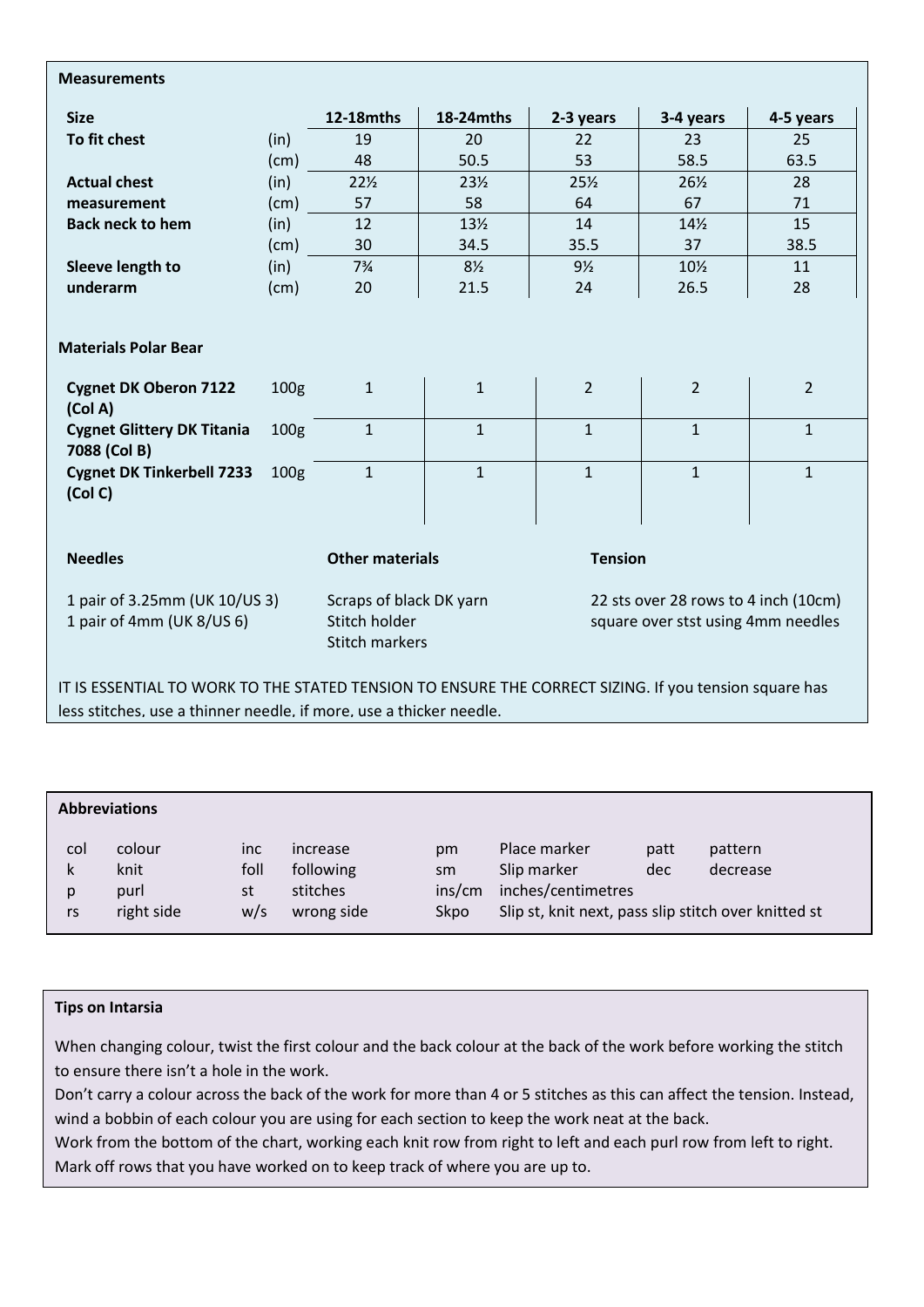### **BACK**

**With 3.25mm needles and Col A** cast on 62[66:70:74:78]sts **Row 1:** \*k2, p2; rep from \* to last 2 sts, k2 **Row 2:** \*p2, k2; rep from \* to last 2 sts, p2 These two rows set rib pattern. Repeat last two rows 3 more times (8 rows in total). \*\*

**Change to 4mm needles** and continue straight in stst until Back measures 21[22:23:24:25]cm (8¼[8½:9:9½:10]ins), ending with a ws row.

#### **Shape Armholes**

**Next row: Cast off 2[3:3:4:4]sts at** beginning of next 2 rows. (58[60:64:66:70]sts) Continue straight in stst until Back measures 34[35:36:37:38]cm (13½[13¾:14:14½:15]ins, ending with a ws row.

**Next row:** cast off 18[19:20:21:22], pm (to mark shoulder), slip next 22[22:24:24:26]sts onto a stitch holder pm, cast off 18[19:20:21:22]

#### **FRONT**

Work as for Back to \*\*. Beginning with a knit row, continue in stst for 2 rows. **Next row:** k6[8:10:12:14], work 1 st row of chart, k6[8:10:12:14] **Next row:** p6[8:10:12:140, work 2<sup>nd</sup> row of chart in purl, p6[8:10:12:14] Last two rows form patt. Continue in patt until Front measures 21[22:23:24:25]cm (8¼[8½:9:9½:10]ins), ending with a ws row.

#### **Shape Armholes**

**Next row:** Cast off 2[3:3:4:4]sts at beginning of next 2 rows.

(58[60:64:66:70]sts), working from Chart as set.

Continue straight in stst to end of chart. Continue straight in stst until

Front measures 28[29:30:31:32.5]cm (11[11½:12:12¼:12¾]ins, ending with a ws row.

#### **Shape Neck**

**Next row:** k24[26:27:28:29], turn. **Next row:** cast off 2 sts, purl to end. (22[24:25:26:27]sts) **Next row:** knit to last 3 sts, k2tog, k1. (21[23:24:25:26]sts) **Next row:** p1, p2tog, purl to end. (20[22:23:24:25]sts) Repeat last two rows once. (19[20:21:22:23]sts) **Next row:** knit to last 3 sts, k2tog, k1. (18[19:20:21:22]sts) Continue straight in stst until Front measures 34[35:36:37:38]cm (13½[13¾:14:14½:15]ins, ending with a ws row. Cast off 18[19:20:21:22]sts

With rs facing, rejoin yarn and cast off 10[8:10:10:12]sts and knit to end. (k24[26:27:28:29]sts) **Next row:** purl **Next row:** cast off 2 sts, knit to end. (22[24:25:26:27]sts) **Next row:** purl to last 3 sts, p2togtbl, p1. (21[23:24:25:26]sts) **Next row:** k1, ssk, knit to end. (20[22:23:24:25]sts) Repeat last two rows once. (19[20:21:22:23]sts) **Next row:** purl to last 3 sts, p2togtbl, p1. (18[19:20:21:22]sts) Continue straight in stst until Front measures 34[35:36:37:38]cm (13½[13¾:14:14½:15]ins, ending with a ws row. **SLEEVES (make two) With 3.25mm needles** and Col A, cast on 28[30:32:34:36]sts

**Next row:** \*k2, p2; rep from \* to last 0[2:0:2:0]sts, k[2:0:2:0] **Next row:** p0[2:0:2:0], \*k2, p2; to end Rep last two rows 3 more times (8

rows in total)

**Change to 4mm needles** and knit next row, increasing 4 sts evenly along row. (32[34:36:38:40]sts) Beginning with a purl row, stst 3 rows.

Continue working in stst, inc 1 st at each end of each knit row until there are 42[44:46:48:50]sts, then every foll  $4<sup>th</sup>$  row until there are 60[60:62:64:66]sts.

Continue in stst without shaping until Sleeve measures 30[31:32:34:34]cm (12[12¼:12½:13½:½]ins or desired length. Cast off.

## **NECKBAND**

Join right shoulder seam. Using 4mm needles and Col A, with rs facing pick up and knit 17[18:18:19:19]sts down left front neck, 10[8:10:10:12]sts across front neck, 17[18:18:19:19]sts up right front neck and 22[22:24:24:26]sts from stitch holder across back neck. (66[66:70:72:76]sts) **Next row:** knit **Next row:** \*k2, p2; rep to last 2[2:2:0:0]sts, k2 **Next row:** p2[2:2:0:0], \*k2, p2; rep to end Repeat last 2 rows twice (6 rows of rib in total. Cast off loosely in rib.

#### **Making up**

Join left shoulder seam. Sew sleeves in place. Join sleeve and side seams.